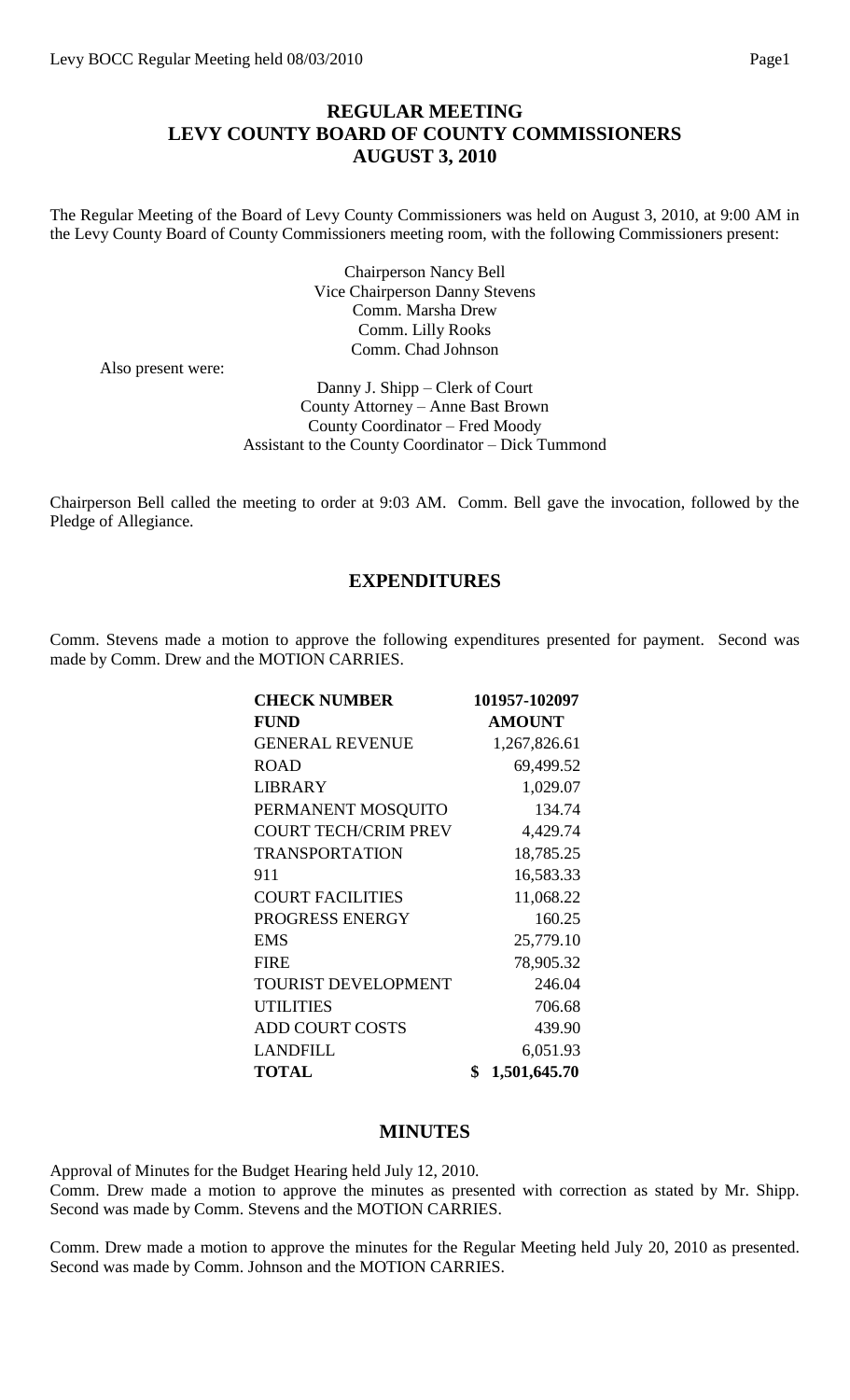## **US CENSUS BUREAU**

Leon Armstrong, U.S. Census Bureau, Atlanta Region

A. Presentation of Plaque to the Board of County Commissioners.

Mr. Armstrong indicated as of May, Levy County was at 68% for the Census numbers, an increase from the Census taken in 2000 of 54%. These numbers did not get unnoticed. On behalf of the Census Bureau, Mr. Armstrong presented a plaque of appreciation to the Board and a letter of accommodation to Chairperson Bell from the Regional Office in Atlanta.

#### **PUBLIC COMMENT**

Constance Greenlee spoke to the Board as the representative of a new organization BCAC (Bronson Community Access Center). Ms. Greenlee spoke about a community cleanup for the Town of Bronson. She asked the Board if fees could be waived for dumping once the trash has been collected.

Claude Blackburn spoke to the Board regarding having 120<sup>th</sup> Terrace paved. Mr. Blackburn stated he has been told this road will be paved and it has not been done. Mr. Blackburn called Bruce Greenlee to the podium to speak. Mr. Greenlee explained what roads were ahead of 120<sup>th</sup> Terrace for paving and why there has been a delay in road construction.

Aggie Mease stated she received a list from the road department and indicated she was told by someone at the Road Department their road would not be addressed until 2012-2013. Mr. Greenlee informed Ms. Mease this was not correct information.

# **DEPARTMENT REPORTS**

County Coordinator, Fred Moody

A. Interlocal Agreement with the Town of Bronson for Collection and Disbursement of EMS Impact Fees.

Mr. Moody stated he had received the Interlocal Agreement with the Town of Bronson for Collection and Disbursement of EMS Impact fees back from the Town of Bronson and requested approval of the Agreement by the Board.

Comm. Stevens made a motion to approve the Interlocal Agreement with the Town of Bronson as presented. Second was made by Comm. Johnson and the MOTION CARRIES.

B. Request from the First Baptist Church to consider placing speed bumps along Court Street.

Mr. Moody read a letter to the Board from the Bronson First Baptist Church Pastor, Troy Turner requesting speed bumps along Court Street.

After discussion, the Board requested Mr. Greenlee to research information regarding the different types of speed bumps which would be appropriate and the construction cost for the Board to review at the next meeting.

Comm. Rooks requested Captain Sache, who was present in the audience, to address the ATV situation on 120<sup>th</sup> Terrace as mentioned by Mr. Blackburn.

## **CORRESPONDENCE**

Heather Lombardo

A. Recapitulation Report.

Mrs. Lombardo requested approval of the Recapitulation Report as submitted by the Levy County Tax Collector.

Comm. Stevens made a motion to approve the Recapitulation Report as presented. Second was made by Comm. Rooks and the MOTION CARRIES.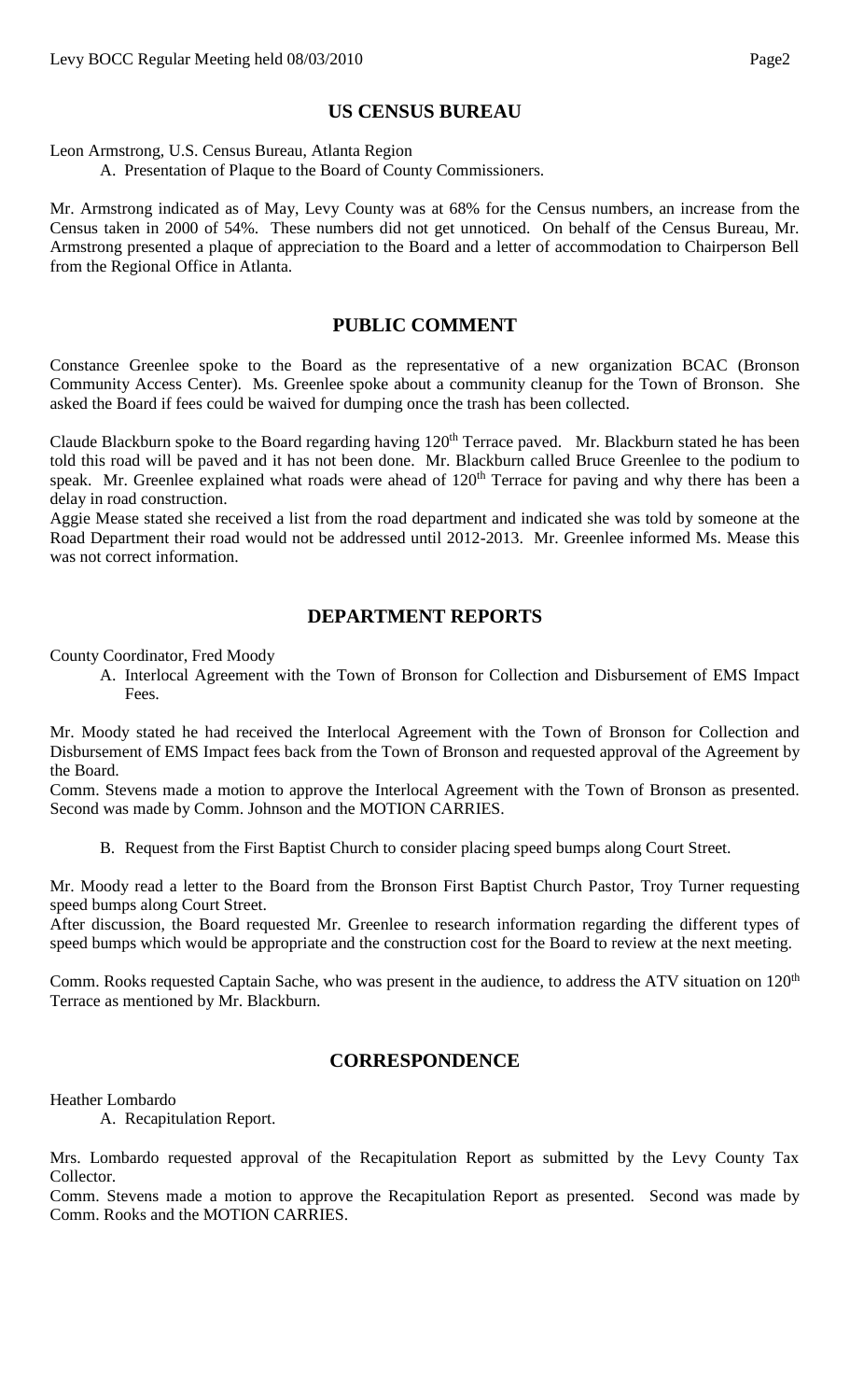# **EMERGENCY MEDICAL SERVICES**

Trish Seibold, Director

A. Donation of spare ambulance to Central Florida Community College Training Department.

Ms. Seibold requested permission to donate a 2001 spare ambulance not in use to the Central Florida Community College Training Department.

Comm. Rooks made a motion giving permission for the EMS Department to donate a 2001 spare ambulance to the Central Florida College Training Department. Second was made by Comm. Drew and the MOTION CARRIES.

## **LIBRARY**

Jeanine Turner

A. Request the Board delegate authority to Fred Moody (or his designee) to authorize the SIRSI annual renewals.

Mrs. Turner requests the Board to delegate authority to Fred Moody (or his designee) to authorize the SIRSI annual renewals.

After discussion Comm. Stevens made a motion to approve the SIRSI annual renewal and to allow Mr. Moody or his designee to sign.

The motion dies for lack of a second.

Comm. Drew made a motion to approve the renewal. Second was made by Comm. Johnson and the MOTION CARRIES.

Comm. Drew made a motion to bring this back each year for Board approval.

The motion dies for lack of a second.

The Board decided by consensus to renew this each year.

B. Levy County Public Library System Interlocal Agreement with the Town of Bronson.

Mrs. Turner requested approval of the Levy County Public Library System Interlocal Agreement with the Town of Bronson.

Comm. Stevens made a motion to approve the Interlocal Agreement as presented. Second was made by Comm. Rooks and the MOTION CARRIES.

## **COUNTY ATTORNEY**

Anne Bast Brown, County Attorney

A. Discussion and decision regarding Agreement between County and Town of Otter Creek for fire protection services and discussion of related agreements between Town of Otter Creek and City of Chiefland for fire protection.

Atty. Brown presented a revised County/Otter Creek Fire Agreement and discussed the related agreements between the Town of Otter Creek and City of Chiefland for fire protection.

Comm. Drew made a motion to approve the Agreement between Levy County and the Town of Otter Creek as presented. Second was made by Comm. Rooks and the MOTION CARRIES.

## **COMMISSIONERS' REPORTS**

## **NON-AGENDA ITEM**

Comm. Stevens made a motion to hear a non-agenda item from Comm. Johnson. Second was made by Comm. Johnson and the MOTION CARRIES.

**Comm. Johnson** spoke regarding renting a building located on the property behind the courthouse (the old Bronson High School) or one of the portables located at the Hilltop site for the Guardian ad litem office space.

Comm. Johnson asked if the commissioners if they would like to pursue one of these for office space or go ahead with renting the office space in Chiefland with Gilchrist County as discussed at a previous meeting.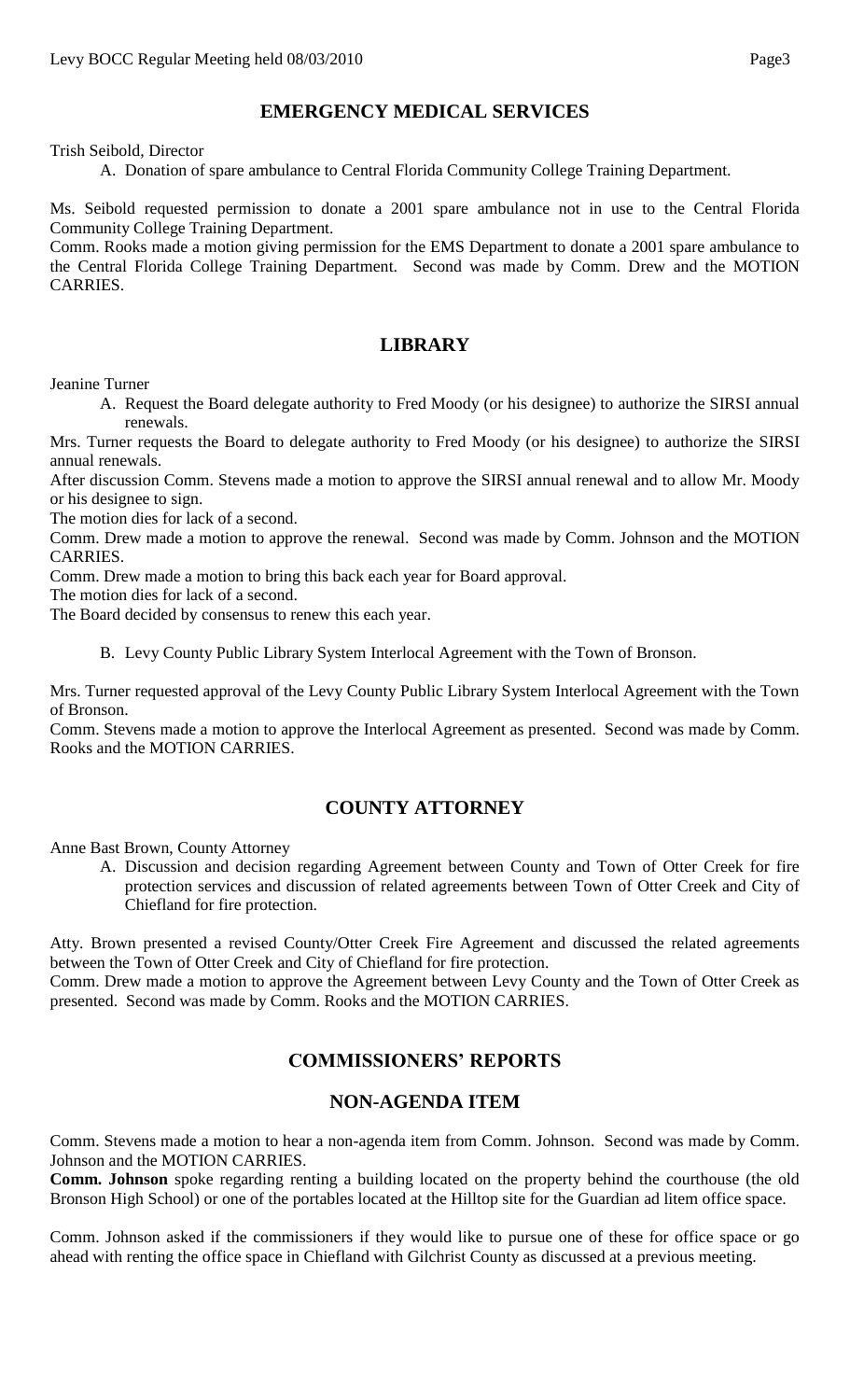The space available at Hilltop is a 24 x 48 portable unit available for \$750, plus utilities. The building behind the courthouse is available for \$1,500, which includes utilities. This space was once used as two classrooms and includes a central located kitchenette, with separate restrooms for each.

Comm. Johnson asked if the Commissioners would like to make a decision at the next Board meeting. The Commissioners agreed to have this on the agenda to make a decision at the next meeting.

Comm. Johnson stated he and the Clerk will research the buildings mentioned and come back with information at the next meeting.

**Comm. Drew** reported on the Community Outreach gathering in Inglis on Saturday to give away food from the Children's Pantry and to do basic medical evaluations was successful as 25 families came in for assistance within the first 30 minutes.

**Comm. Rooks** stated there will be a Back to School Jamboree Saturday, August 14<sup>th</sup> at the Williston Middle School auditorium from 4:00 to 6:00 P.M.

**Comm. Stevens** stated he has been in contact with Berlon Weeks regarding Town of Bronson to be put on next Board meeting agenda to enter into an Interlocal Agreement with the Town of Bronson.

The meeting recessed at 10:22 A.M. The meeting reconvened at 10:37 A.M.

## **LIBRARY WORKSHOP**

Lisa Brasher

A. Putnam, Alachua Levy Public Library Cooperative Interlocal Agreement.

Librarians, library volunteers and friends of the library from the Levy County libraries introduced themselves Ms. Brasher gave a presentation

Ms. Brasher explained what PAL is and the benefits it could provide for the Library system in Levy County. PAL stands for the Putnam-Alachua-Levy Library Cooperative and is a free-standing special district funded by multicounty state aid. The State PAL funding amount could be \$350,000. In order for Levy County to be a part of this Cooperative, Ms. Brasher stated an Interlocal Agreement would be necessary.

Comm. Drew made a motion to move forward with the Interlocal Agreement. Second was made by Comm. Johnson and the MOTION CARRIES.

The meeting recessed at 12:12 P.M. The meeting reconvened at 1:31 P.M.

#### **BUDGET WORKSHOP**

Mrs. Rees pointed out to the Board members an updated budget for the General Fund which reflected the adjustment for Retirement and Insurance as well as Library, leaving \$138,909 in Reserve. She stated the budget is still out the amount for the Fire Departments request of \$130,517.

## **CONSTITUTIONAL OFFICERS**

## **CLERK OF COURT**

Mr. Shipp stated his request is the same as from the last presentation.

## **SHERIFF'S DEPARTMENT**

Major Sullivan stated the Sheriff's Department had cut \$100,000 from their previous budget, making the new budget total \$11,252.642.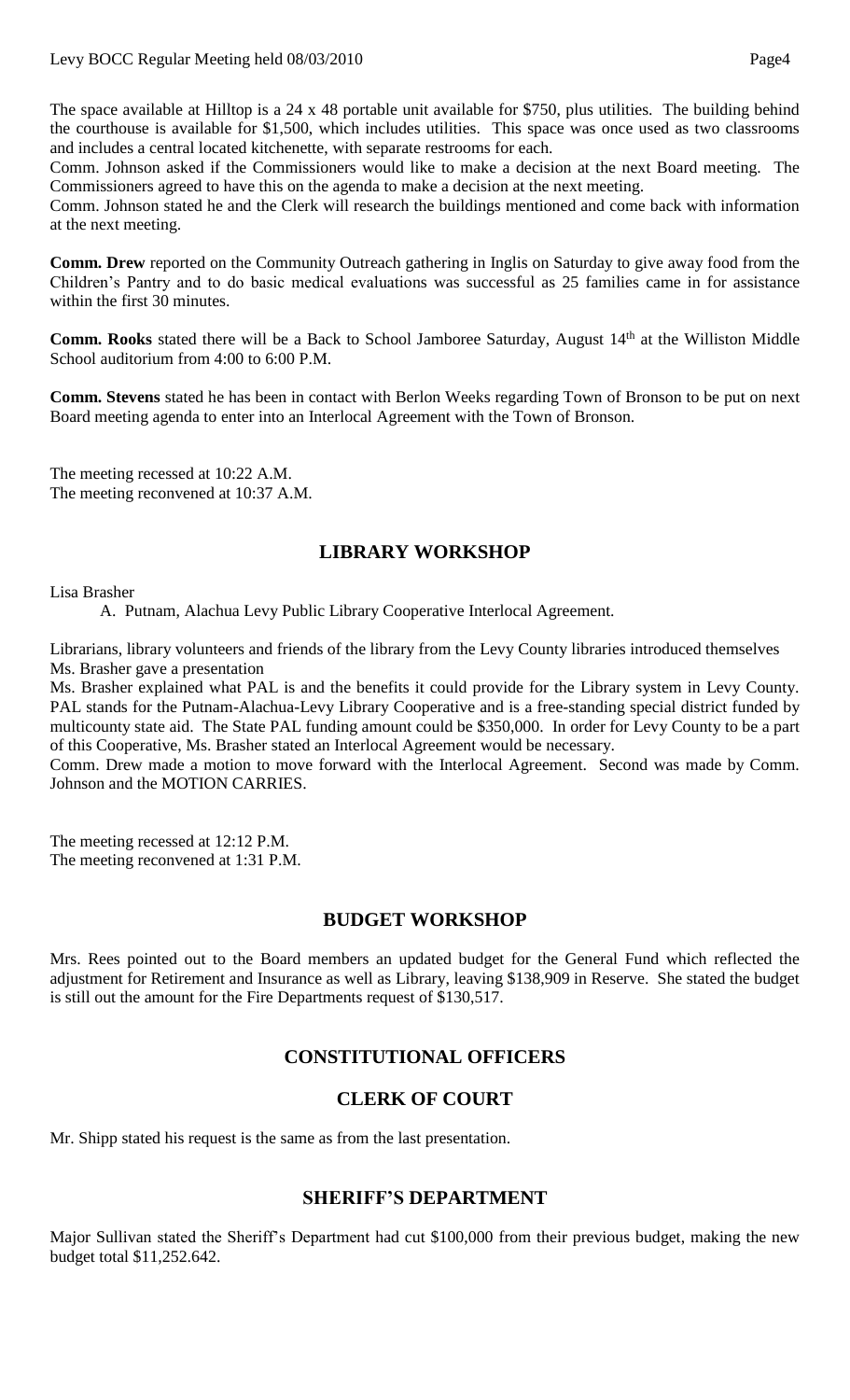Major Sullivan stated the Sheriff's Department plans to hire on four new dispatchers with approval of the budget as presented. The cost for this would be about \$150,000 and the Sheriff would absorb the amount over \$100,000.

Comm. Bell stated she didn't know how the Board would be able to fund this budget and asked if he would work with the Board.

Major Sullivan stated if they are not able to hire the four new dispatchers as presented, the dispatch service will not be done for free with municipalities as of October of next year.

Comm. Drew stated she would like for the Sheriff's Office to not give a 3% pay raise and still cut more from the budget.

Sullivan made a comparison of the insurance rates paid by the Board for its employees and stated the Sheriff's Office does not have the same insurance and does not have to budget as much.

Comm. Bell stated she would like to see a significant cut to the Sheriff's budget. She did not specify a percentage.

## **SUPERVISOR OF ELECTIONS**

Connie Asbell stated she had made no changes to her budget.

Comm. Drew stated she would like to see her budget cut as well as everyone else.

# **OTHER AGENCIES**

## **NATURE COAST BUSINESS DEVELOPMENT/EZDA**

Pat O'Neal stated their budget request is for \$44,940.

Mr. Moody stated the following agencies were placed on the agenda for the Board to determine if they would keep the budgeted amounts the same as these agencies will need to plan their coming year's budget according to what they will be receiving from the Board.

| Agency                                           | <b>Current Funding</b> |
|--------------------------------------------------|------------------------|
| Central Florida Community Action Agency \$ 5,000 |                        |
| Meridian Health Care                             | \$71,368               |
| <b>LARC</b>                                      | \$40,392               |
| <b>Health Department</b>                         | \$346,398              |

There was discussion among the Commissioners as to which, if any of the Agency amounts would change.

## **FIRE ADVISORY BOARD**

After discussion, Comm. Bell suggested the amount to be distributed throughout the 14 Fire Departments in the county should be \$1,188,955 and not give a 3% increase to the employees.

Rick Bloom stated he would go back to the Fire Advisory Board to see if any changes could be made.

## **ADMINISTRATION**

Mr. Moody spoke to the Board regarding a Catastrophic Inmate Medical Program and stated the current budgeted amount for Inmate Medical is \$200,000. He stated this type of insurance might be something the Board might want to consider in the future.

Discussion of Employee Health Insurance Premiums

Mr. Moody stated there is an increase of 11.8% for the health insurance premiums for Board employees. The Board is absorbing this increase for the employees.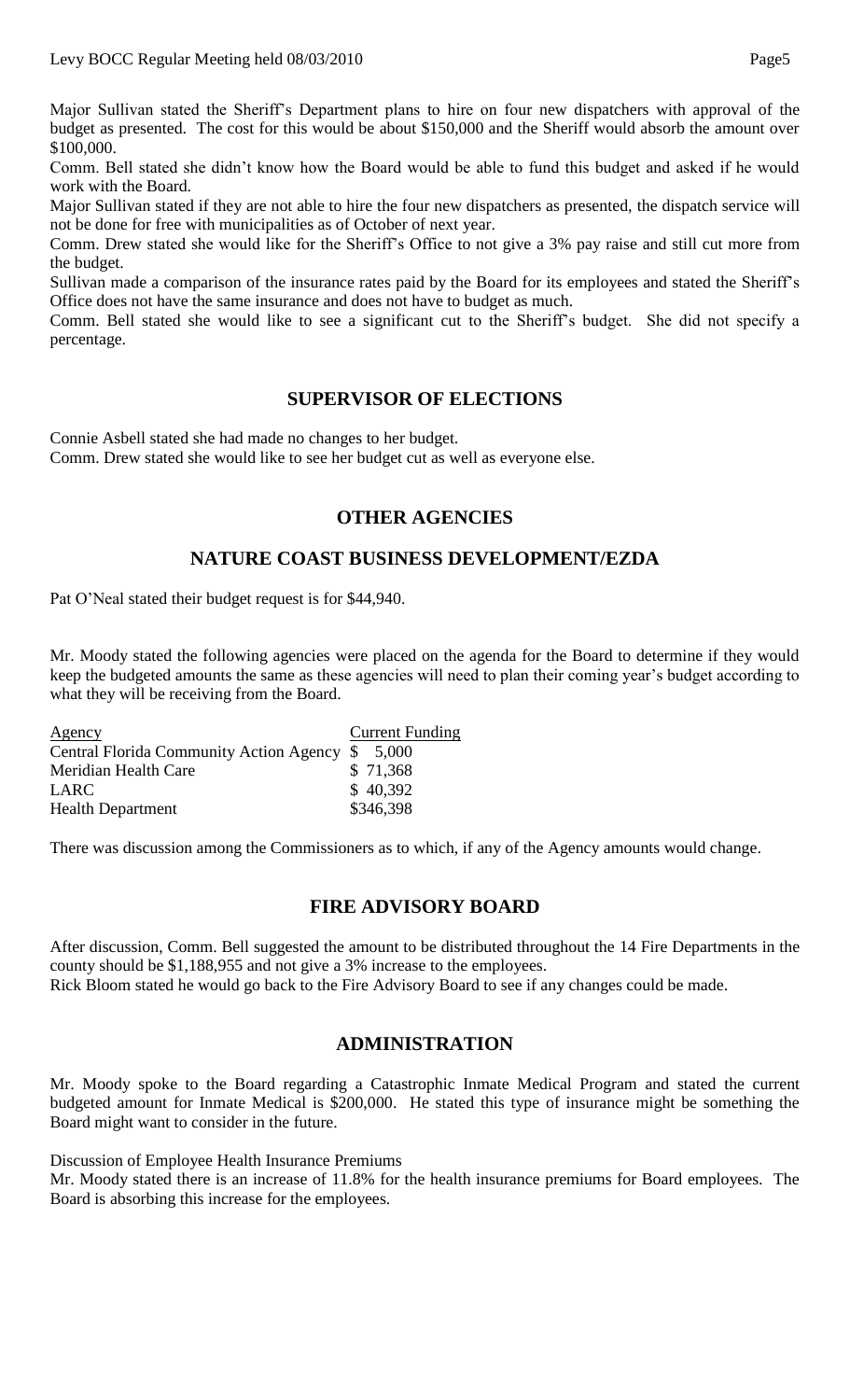# **CAPITAL IMPROVEMENTS PROJECTS**

#### **Construction/Maintenance**

Mr. Moody stated the portion of roof over the Sheriff's Civil office down to Courtroom A and the Felony/Misdemeanor division of the Clerk's office has had extensive roof leakage and re-roofing is necessary. Chuck Cook stated Perry Roofing can replace the roof for \$60,676. The total square footage area is 4,600.

The area of the Clerk's office located near Courtroom A, Traffic/Felony/Misdemeanor, has recently lost the function of the air conditioning unit for this area of the courthouse. Mr. Cook stated the existing unit has been temporarily repaired and a new unit is being built by Brooks Air Systems at a cost of \$261,800.

#### **Water Systems**

Mr. Tummond gave an update on the water system at University Oaks and stated a new pump-house building is being constructed. A new tank and backup generator have already been purchased in order to get the plant in order. Mr. Tummond also gave information on upcoming plans for this water system.

# **PRELIMINARY ASSESSMENT RESOLUTIONS**

Atty. Brown presented the following Preliminary Rate Resolutions for Board approval:

A. Resolution 2010-38, Preliminary Rate Resolution for Fire Protection Services.

Atty. Brown stated Resolution 2010-38, Preliminary Rate Resolution for Fire Protection Services sets the rate at the same charge as last year of \$31 for residential.

Comm. Drew made motion to raise the assessment to the maximum amount of \$40.

Comm. Drew rescinded her motion.

Comm. Drew made a motion to approve the Resolution with the proposed maximum preliminary rate of \$40. Second was made by Comm. Johnson.

The votes were as follows:

| <b>YES</b>    | NО            |
|---------------|---------------|
| Comm. Drew    | Comm. Stevens |
| Comm. Johnson | Comm. Rooks   |
|               | Comm. Bell    |

#### The MOTION FAILS.

Comm. Stevens made a motion to set the preliminary rate at \$31 and adopt the Resolution. Second was made by Comm. Rooks.

The votes were as follows:

| <b>YES</b>    | NO            |
|---------------|---------------|
| Comm. Stevens | Comm. Drew    |
| Comm. Rooks   | Comm. Johnson |
| Comm. Bell    |               |

#### The MOTION CARRIES.

B. Resolution 2010-39, Preliminary Rate Resolution for Solid Waste Assessments.

Atty. Brown stated Resolution 2010-39, Preliminary Rate Resolution for Solid Waste Assessments sets a flat rate at \$25 per parcel.

Comm. Stevens made a motion to approve Resolution 2010-39 and set the preliminary rate at \$25 per parcel. Second was made by Comm. Drew and the MOTION CARRIES.

C. Resolution 2010-40, Preliminary Rate Resolution for Roadway Maintenance Service Assessments.

Atty. Brown stated Resolution 2010-40, Preliminary Rate Resolution for Roadway Maintenance Service Assessments will set the rate the same as last year.